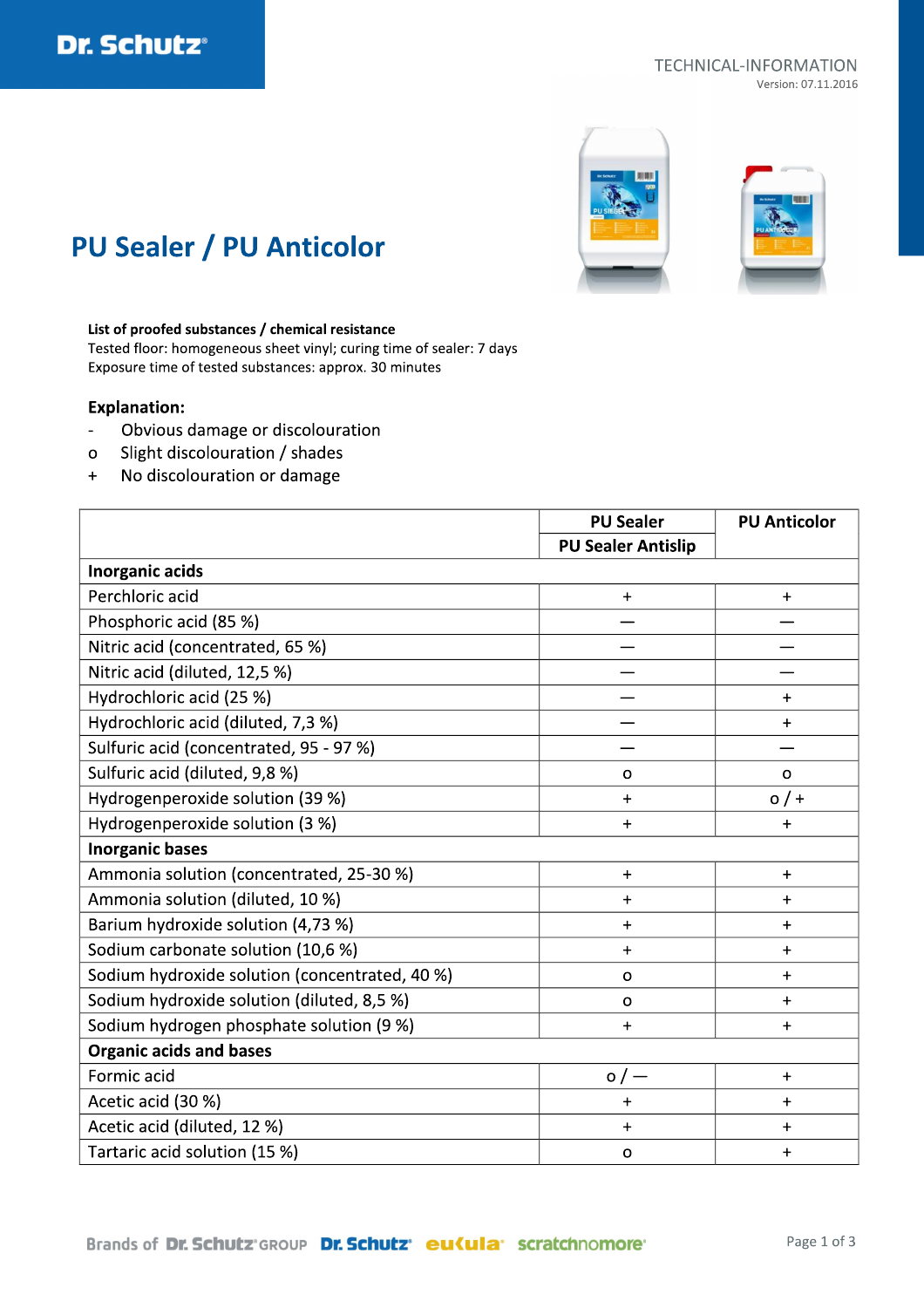#### **TECHNICAL-INFORMATION** Version: 07.11.2016



# **PU Sealer / PU Anticolor**

| Diethylamine                                        | o                                | $\ddag$                          |  |
|-----------------------------------------------------|----------------------------------|----------------------------------|--|
| Chloramine-T solution                               | $\ddot{}$                        | $\ddot{}$                        |  |
| Naphtylamine solution (0,3 %) in acetic acid (30 %) |                                  |                                  |  |
| <b>Organic solvents</b>                             |                                  |                                  |  |
| Pentane / Hexane / Heptane                          | $\ddot{}$                        | $+$                              |  |
| Petroleum ether / Gasoline                          | $\ddot{}$                        | $\div$                           |  |
| Cyclohexane                                         | $\ddot{}$                        | $\ddot{}$                        |  |
| Toluene / Xylene                                    | $\ddot{}$                        | $\ddot{}$                        |  |
| Acetone / Ethyl methyl ketone, Butanone             | $\ddot{}$                        | $+$                              |  |
| Ether                                               | $\ddot{}$                        | $\ddot{}$                        |  |
| Methanol / Ethanol (90 % / 96 %)                    | $\ddot{}$                        | $\ddot{}$                        |  |
| 1-Propanol / Isopropanol                            | $+$                              | $\ddot{\phantom{1}}$             |  |
| Acetic acid anhydride                               | $\ddot{}$                        | $\ddot{}$                        |  |
| Ethyl acetate / Butyl acetate                       | $\ddot{}$                        | $+$                              |  |
| Acetonitrile                                        | $\ddot{}$                        | $\ddag$                          |  |
| pH indicator solutions                              |                                  |                                  |  |
| Thymol blue                                         |                                  | $\ddot{}$                        |  |
| Methyl orange                                       |                                  | $\ddag$                          |  |
| Methyl red                                          |                                  |                                  |  |
| Phenolphthalein                                     | $\ddot{}$                        | o                                |  |
| Phenol red                                          |                                  | $+$                              |  |
| <b>Miscellaneous</b>                                |                                  |                                  |  |
| Ammonium chloride solution (10,7 %)                 | $\ddot{}$                        | $+$                              |  |
| Ammonium chloride, buffer solution (pH = 10,0)      | $\ddag$                          | $\ddot{}$                        |  |
| Ammonium ferric (III) sulfate solution (10 %)       | $\ddot{}$                        | $\ddot{}$                        |  |
| Ammonium molybdate solution (10,0 %)                | $\ddot{}$                        | $\ddag$                          |  |
| Ammonium oxalate solution (4 %)                     | $\ddot{}$                        | $\ddot{}$                        |  |
| Ammonium thiocyanate solution (7,6 %)               |                                  | o                                |  |
| Barium chloride solution (6,1%)                     | $\ddag$                          | $\ddot{}$                        |  |
| Iron(III) chloride solution (10,5 %)                |                                  | $\pmb{+}$                        |  |
| Potassium hexacyanoferrate(II) solution (5,3 %)     | $\ddagger$                       | $+$                              |  |
| Potassium hexacyanoferrate(III) solution (5 %)      | $\begin{array}{c} + \end{array}$ | $\begin{array}{c} + \end{array}$ |  |
| Potassium hexahydroxoantimonate(V) solution         | $\begin{array}{c} + \end{array}$ | $\pm$                            |  |
| Potassium permanganate                              | $\mathbf O$                      | $\ddot{}$                        |  |